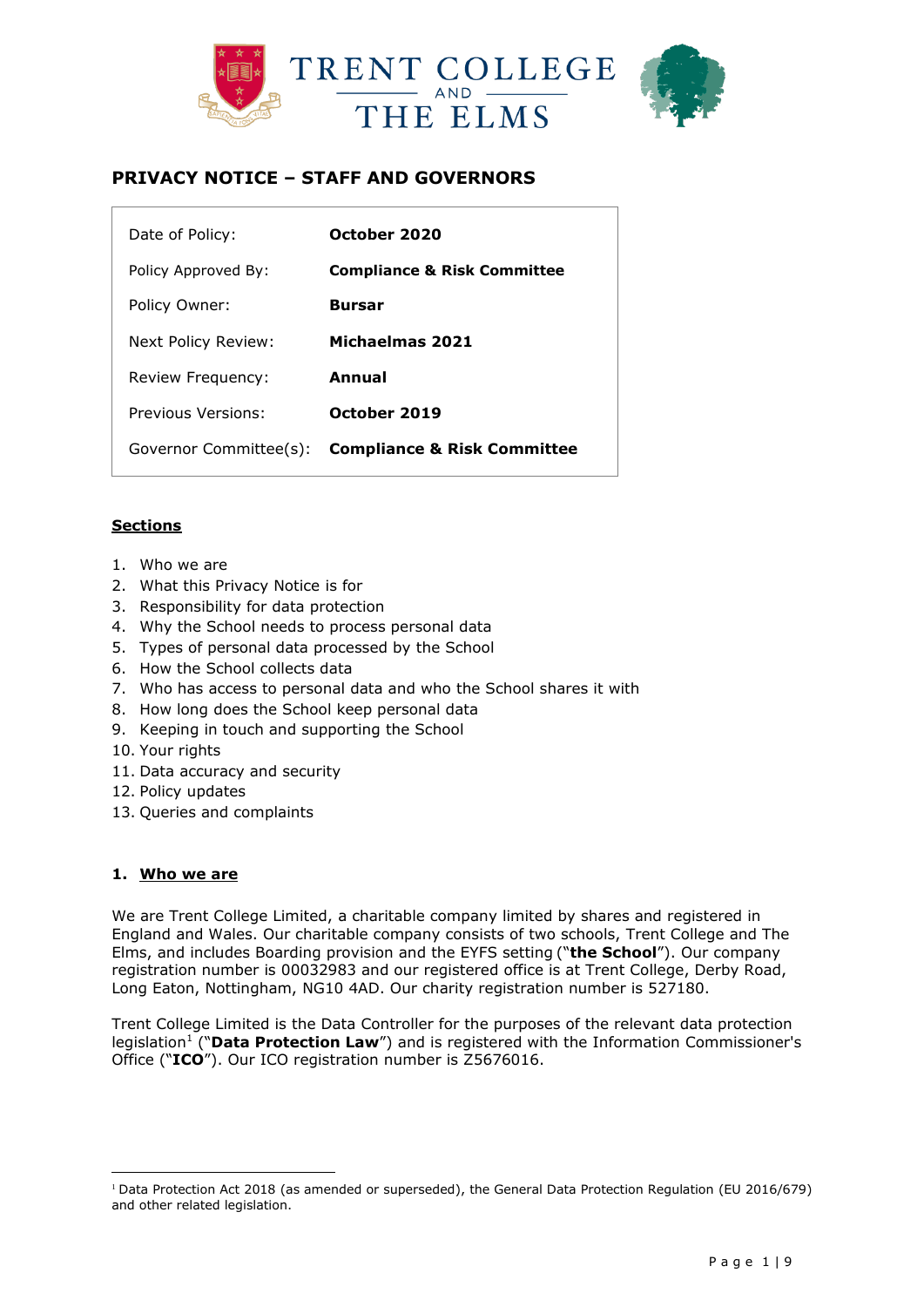# **2. What this Privacy Notice is for**

This Privacy Notice is intended to provide information about how the School will use or process personal data about individuals who may be employed or engaged by the School to work for it in any capacity, as well as prospective applicants for roles, including academic and other staff, contractors, itinerant teachers, casual workers, temps, volunteers and governors ("**Staff**").

Collectively, the School refers to Pupils, Parents, Alumni, Staff and Governors as the School community.

This information is provided because Data Protection Law gives individuals rights to understand how their data is used. Staff are encouraged to read this Privacy Notice and understand the School's obligations to its entire community.

This Privacy Notice applies alongside any other information the School may provide about a particular use of personal data, for example when collecting data via an online or paper form.

This Privacy Notice also applies in addition to the School's other relevant terms and conditions and policies, including (but not limited to):

- any contract between the School and and its staff, such as the terms and conditions of employment, and any applicable staff handbook;
- the School's Photographs & Images of Children Policy;
- the School's CCTV Policy;
- the School's Retention of Records Policy;
- the School's Child Protection and Safeguarding Policy, Anti-Bullying Policy and Health & Safety Policy, including as to how concerns or incidents are reported or recorded (both by and about staff); and
- the School's IT policies, including its Data Protection Policy, Data Security Policy, E-Safety Policy, Mobile Phone & Personal Devices Policy, and Acceptable Use of Technology Policy – Staff.

Please note that your contract with the School, including any document or policy forming a part of your contractual obligations to the School, may in particular be relevant to and supplement the information in this Privacy Notice, to the extent that it will contain details of obligations or rights of the School under contract with you which may require the use of your personal data. However, this Privacy Notice is the primary document applicable to the use of your personal data by the School.

This Privacy Notice is not aimed at Pupils, Parents, Alumni or other members of the public, nor does it inform Staff how to handle the personal data of the same. Further information about how personal data for Pupils, Parents, Alumni or other members of the public will be used by the School, and how Staff handle this data, can be found in the School's Privacy Notice – Pupils, Parents and Alumni, and in the School's Data Protection Policy respectively.

Please note that any references to "employment", "staff" etc. in this Privacy Notice are not intended to imply or confer any employment rights on non-employees.

#### **3. Responsibility for data protection**

The School has appointed the Bursar as Privacy Compliance Lead who can deal with your requests and enquiries concerning the School's uses of your personal data (see section 10 on Your Rights below) and will endeavour to ensure that all personal data is processed in compliance with this Privacy Notice and Data Protection Law.

Should an individual wish to contact the Privacy Compliance Lead, please use the contact details provided in section 13 below.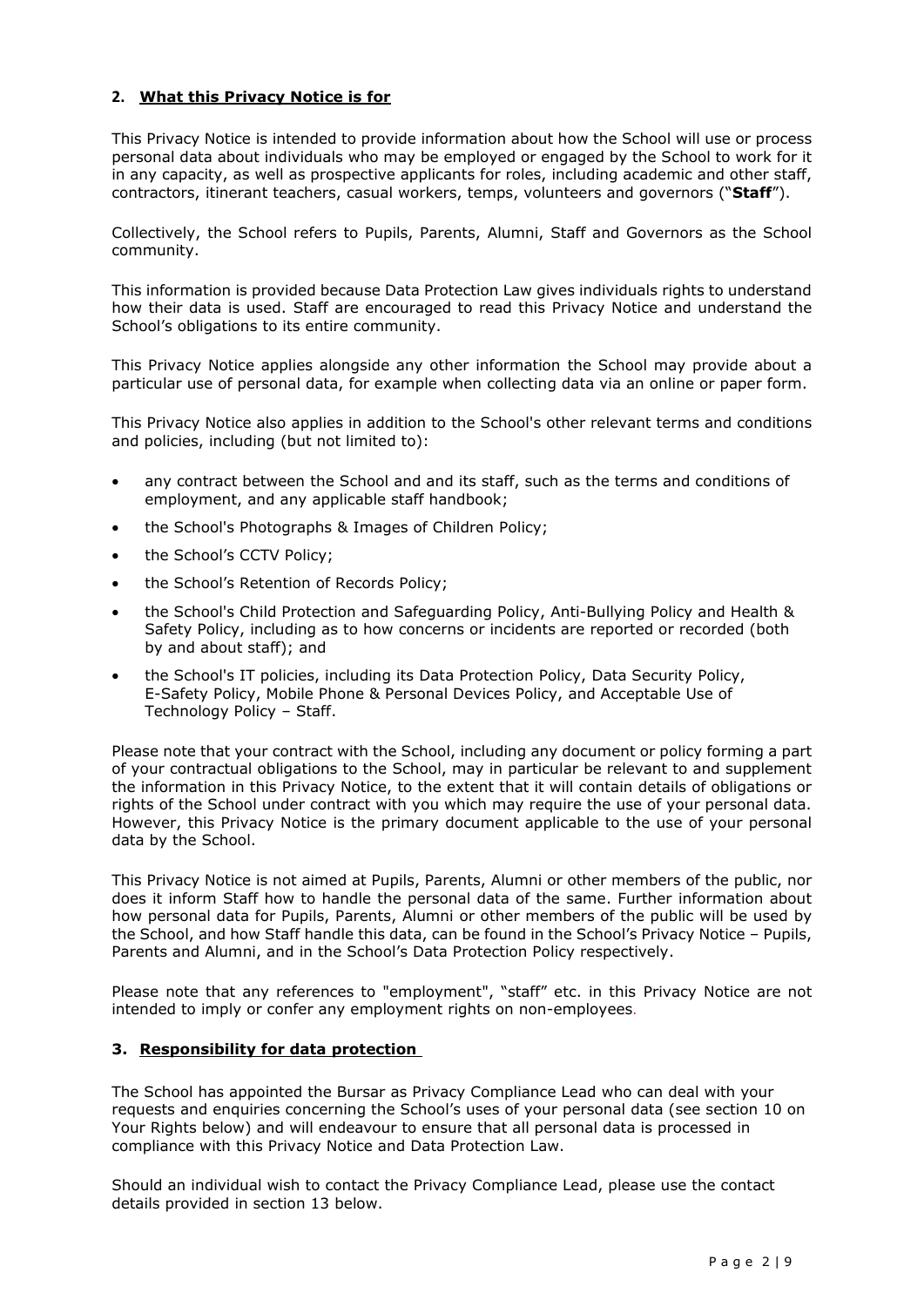# **4. Why the School needs to process personal data**

In order to carry out its ordinary duties to Staff and the wider school community, the School needs to process a wide range of personal data about individuals (including Staff) as part of its daily operation.

The School relies on different legal bases for processing the personal data of Staff.

# **4.1.Contract**

The School will process your personal data because it is necessary for the performance of a contract to which you are a party or in order to take steps at your request prior to entering into a contract, such as a contract of employment or other engagement with the School. In this respect, the School will use your personal data for the following:

- to administer job applications and, where relevant, offer you a role with the School;
- to carry out due diligence checks on you, whether during the application process for a role with the School or during your engagement with the School, including by checking references in relation to your education and your employment history;
- for the performance of the contract of employment (or other agreement) between you and the School, once you are employed or engaged by the School in any capacity;
- to pay you and to administer benefits (including pensions) in connection with your employment or other engagement with the School;
- to monitor your attendance and your performance in your work, including in performance appraisals;
- to promote the School to prospective Parents and others, including by publishing the work product(s) you create while employed by or otherwise engaged to work for the School;
- for disciplinary purposes, including conducting investigations where required;
- for other administrative purposes, for example to update you about changes to your terms and conditions of employment or engagement, or changes to your pension arrangements;
- for internal record-keeping, including the management of any Staff feedback or complaints and incident reporting; and
- for any other reason or purpose set out in your employment or other contract with the School.

# **4.2.Legitimate interests**

The School will process your personal data because it is necessary for the School's (or sometimes a third party's) legitimate interests. This includes running the School in a professional, sustainable manner, in accordance with all relevant ethical, educational, charitable, legal and regulatory duties and requirements (whether or not connected directly to data protection law). In this respect, the School will use your personal data for the following:

- to provide you with information about the School and what it is like to work for the School (where you have asked for this, most obviously before you have made a formal application to work for the School);
- for security purposes, including CCTV, in accordance with the School's CCTV Policy
- to enable relevant authorities to monitor the School's performance and to intervene or assist with incidents as appropriate;
- to provide education services to Pupils;
- to safeguard Pupils' welfare and provide appropriate pastoral care;
- to carry out or cooperate with any School or external complaints, disciplinary or investigatory process;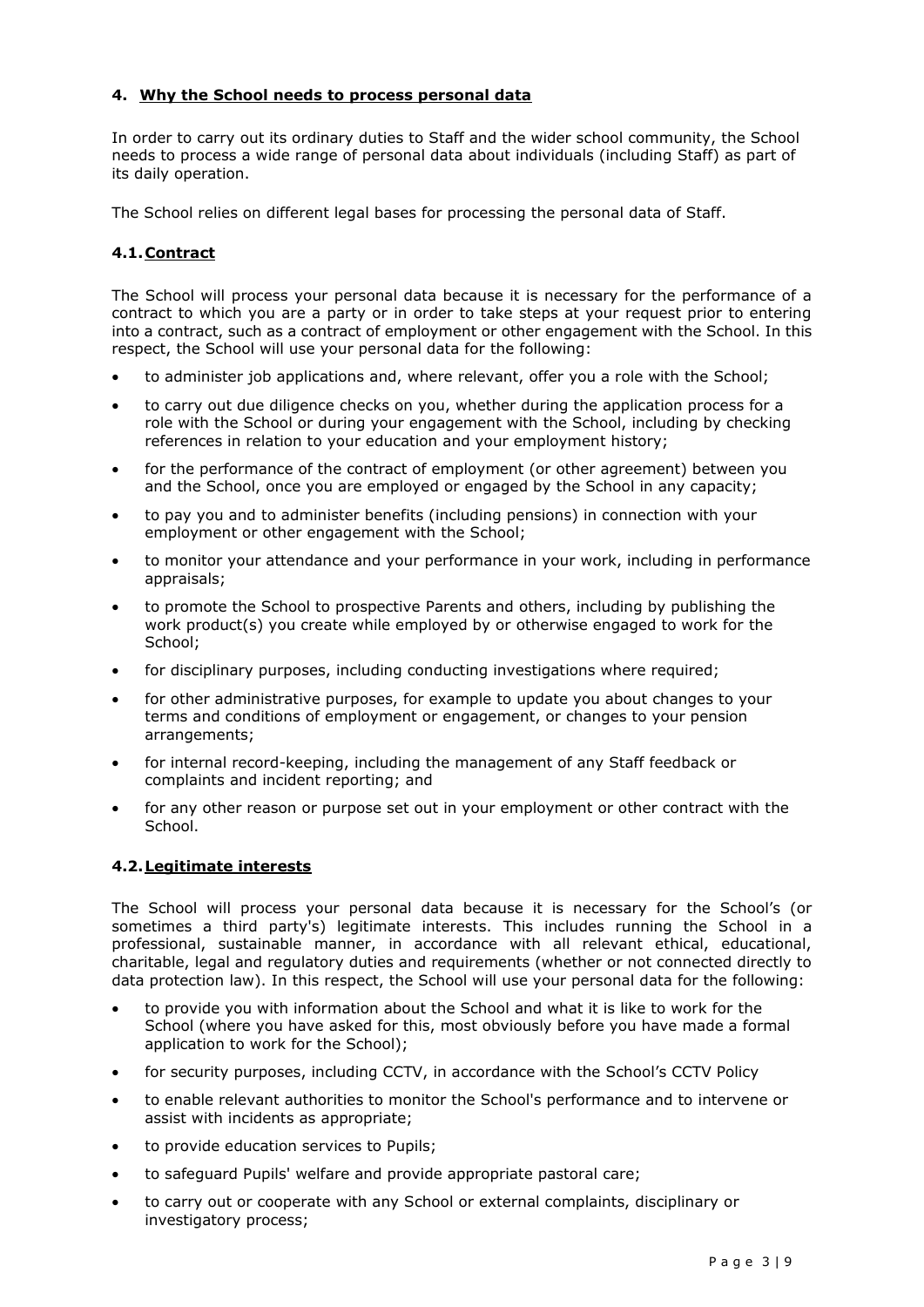- for the purposes of management planning and forecasting, research and statistical analysis;
- in connection with organising events and social engagements for Staff;
- to make travel arrangements on your behalf, where required;
- to contact you or your family members and 'next of kin' for business continuity purposes, to confirm your absence from work, etc.;
- to publish your image and likeness in connection with your employment or engagement with the School; and
- to monitor (as appropriate) use of the School's IT and communications systems in accordance with the School's Acceptable Use of Technology Policy – Staff and government guidance such as Keeping Children Safe in Education.

#### **4.3.Legal obligation**

The School will process your personal data where it is necessary for the School to comply with its legal obligations, notably those in connection with employment, charity / company law, tax law and accounting, and child welfare. In this respect, the School will use your personal data for the following:

- to meet the School's legal obligations (for example, relating to child welfare, social protection, diversity, equality, and gender pay gap monitoring, employment, and health and safety);
- for tax and accounting purposes, including transferring personal data to HM Revenue and Customs to ensure that you have paid appropriate amounts of tax, and in respect of any Gift Aid claims, where relevant; and
- for the prevention and detection of crime, and in order to assist with investigations (including criminal investigations) carried out by the police and other competent authorities.

#### **4.4.Consent**

The School will process your personal data where you have given clear consent for a specific purpose. In this respect, the School will use your personal data for the following:

for the processing of certain special categories of personal data (see section 4.5 below).

#### **4.5.Special category data & criminal offence data**

The School may on occasion need to process special categories of personal data (such as data concerning health, race or ethnic origin, political or religious beliefs, biometrics, sexual orientation or union membership) or criminal convictions and allegations for the reasons set out below.

The School will process this data on the basis that such processing is necessary to carry out obligations and exercise rights (both yours and the School's) in relation to your employment.

In particular, the School may process the following types of special category personal data for the following reasons:

- your physical or mental health or condition(s) in order to record sick leave and take decisions about your fitness for work, or (in emergencies) act on any medical needs you may have;
- recording your racial or ethnic origin in order to monitor our compliance with equal opportunities legislation;
- trade union membership, in connection with your rights as an employee and the School's obligations as an employer;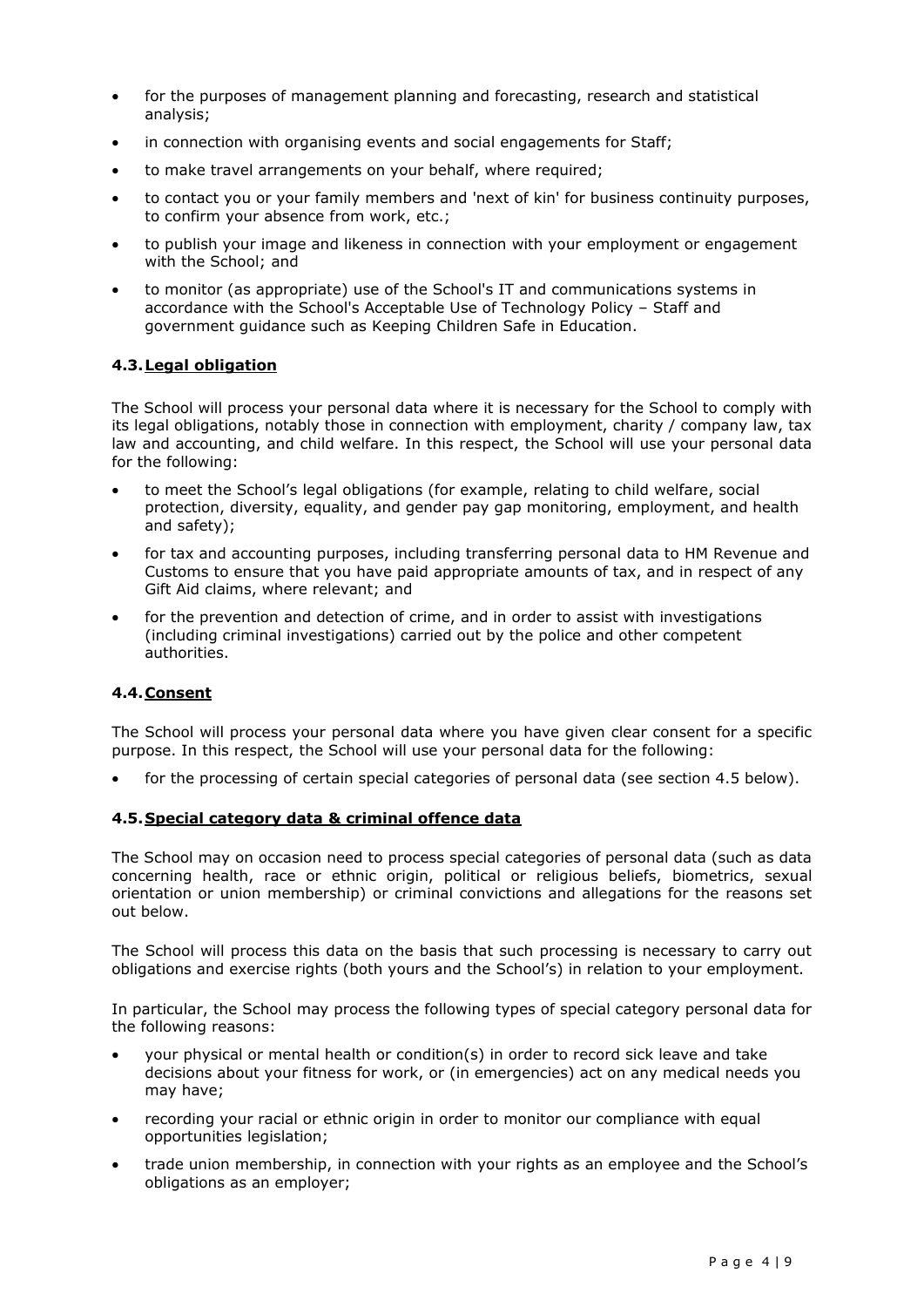- biometric data in order to run any of the School systems which rely on this for identification;
- categories of your personal data which are relevant to investigating complaints made by you or others, for example concerning discrimination, bullying or harassment; and
- data about any criminal convictions or offences committed by you, for example when conducting criminal background checks with the Disclosure and Barring Service ("**DBS**"), or where it is necessary to record or report an allegation (including to police or other authorities, with or without reference to you);

The School will process special categories of personal data for lawful reasons only, including because:

- you have given the School your explicit consent to do so, in circumstances where consent is appropriate;
- it is necessary to protect your or another person's vital interests, for example, where you have a life-threatening accident or illness in the workplace and the School will have to process your personal data in order to ensure you receive appropriate medical attention;
- it is necessary for some function in the substantial public interest, including the safeguarding of children or vulnerable people, or as part of a process designed to protect others from malpractice, incompetence or unfitness in a role (or to establish the truth of any such allegations); or
- it is necessary for the establishment, exercise or defence of legal claims, such as where any person has brought a claim or serious complaint against you or the School.

# **5. Types of personal data processed by the School**

The School may collect the following types of personal data about you (and your family members and 'next of kin', where relevant):

- contact and communications information, including:
	- $\circ$  your contact details (including email address(es), telephone numbers and postal address(es);
	- $\circ$  contact details (through various means, as above) for your family members and 'next of kin', in which case you confirm that you have the right to pass this information to the School for use by the School in accordance with this Privacy Notice; and
	- $\circ$  records of communications and interactions the School has had with you;
- biographical, educational and social information, including:
	- o name, title, gender, nationality and date of birth;
	- $\circ$  vour image and likeness, including as captured in photographs taken for work purposes;
	- o details of your education and references from your institutions of study;
	- o lifestyle information and social circumstances; and
	- o your interests and extra-curricular activities;
- financial information, including:
	- $\circ$  your bank account number(s), name(s) and sort code(s) (used for paying your salary and processing other payments);
	- o your tax status (including residence status);
	- $\circ$  Gift Aid declaration information, where relevant (for example, where the School helps you to administer donations to charity from your pre-taxed earnings); and
	- $\circ$  information related to pensions, national insurance, or employee benefit schemes;
- work related information, including:
	- o your personal data captured in the work product(s), notes and correspondence you create while employed by or otherwise engaged to work for the School;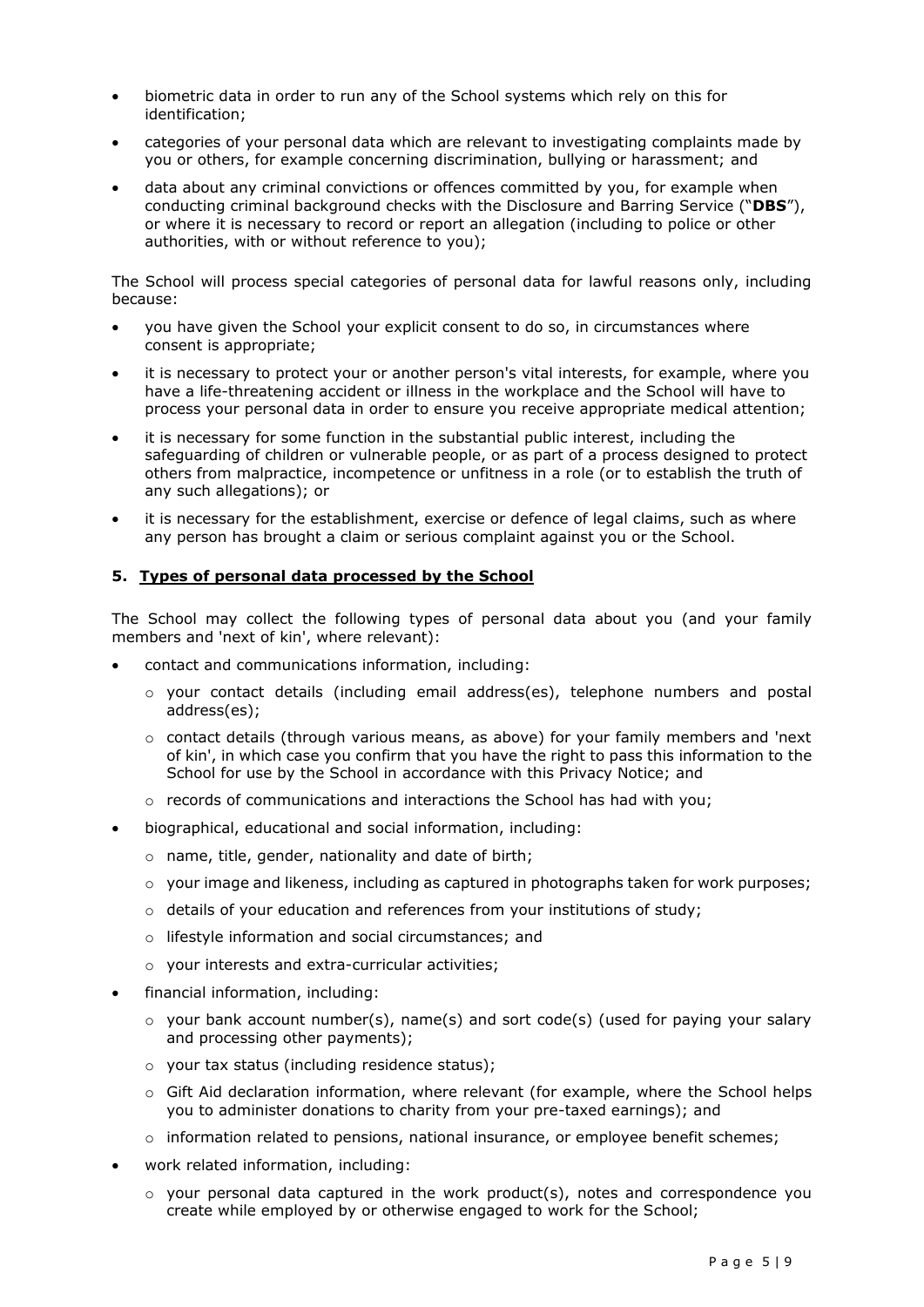- o details of your professional activities and interests;
- $\circ$  your involvement with and membership of sector bodies and professional associations; and
- $\circ$  information about your employment and professional life after leaving the School, where relevant (for example, where you have asked the School to keep in touch with you);
- and any other information relevant to your employment or other engagement to work for the school.

The School may also collect special categories of data, and information about criminal convictions and offences, where this is necessary for your employment or other engagement to work for the School, including:

- information revealing your racial or ethnic origin;
- trade union membership, where applicable;
- information concerning your health and medical conditions (for example, where required to monitor and record sickness absences, dietary needs, or to make reasonable adjustments to your working conditions or environment);
- biometric information, for example where necessary for staff identification;
- information concerning your sexual life or orientation (for example, in the course of investigating complaints made by you or others, for example concerning discrimination); and
- information about certain criminal convictions (for example, where this is necessary for due diligence purposes, or compliance with our legal and regulatory obligations).

However, this will only be undertaken where and to the extent it is necessary for a lawful purpose in connection with your employment or other engagement to work for the School.

# **6. How the School collects data**

The School may collect your personal data in a number of ways, for example:

- from the information you provide to the School before making a job application, for example when you come for an interview;
- when you submit a formal application to work for the School, and provide your personal data in application forms and covering letters, etc.; and
- from third parties, for example the DBS and referees (including your previous or current employers or school), in order to verify details about you and/or your application to work for the School.

More generally, during the course of your employment with the School, as a member of Staff, the School will collect data from or about you, including:

- when you provide or update your contact details;
- when you or another member of Staff completes paperwork regarding your performance appraisals;
- in the course of fulfilling your employment (or equivalent) duties more generally, including by filling reports, note taking, or sending emails on school systems; and
- in various other ways as you interact with the School during your time as a member of Staff, and afterwards, where relevant, for the various purposes set out above.

# **7. Who has access to personal data and who the School shares it with**

For the purposes referred to in this Privacy Notice and relying on the legal bases for processing as set out above, the School may share your personal data with certain third parties. The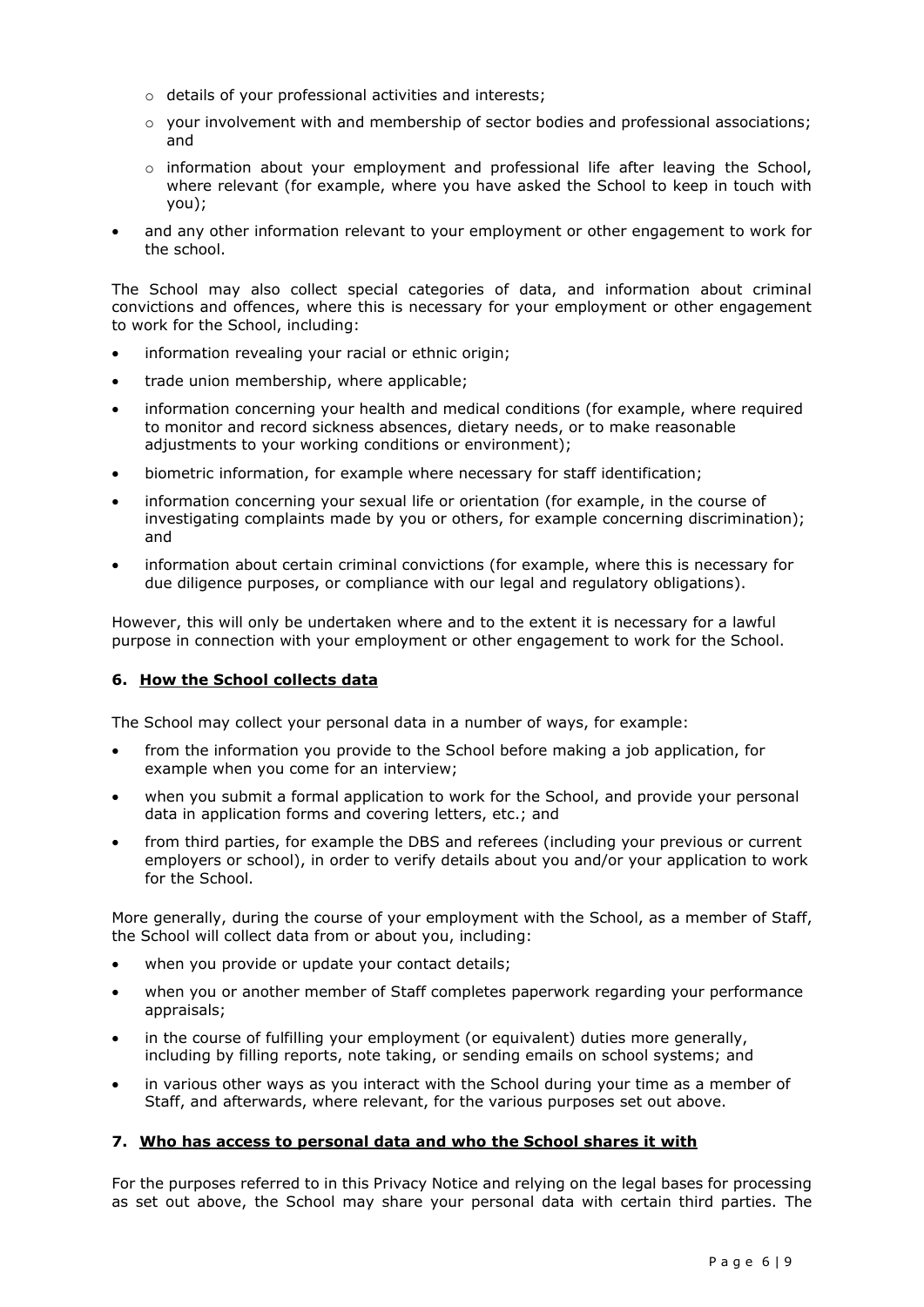School may disclose limited personal data (including in limited cases special category or criminal data) to a variety of recipients including:

- other employees, agents and contractors (eg third parties processing data on the School's behalf as part of administering payroll services, the provision of benefits including pensions, IT etc. – although this is not sharing your data in a legal sense, as these are considered data processors on the School's behalf);
- DBS and other relevant authorities and agencies such as the Department for Education, the Teaching Regulation Agency, the ICO, Charity Commission and the local authority;
- external auditors or inspectors;
- the School's advisers where it is necessary for the School to obtain their advice or assistance, including insurers, lawyers, accountants, or other external consultants;
- third parties and their advisers in the unlikely event that those third parties are acquiring or considering acquiring all or part of the School, or the School is reconstituting or setting up some form of joint working or partnership arrangement in the unlikely event that those third parties are acquiring or considering acquiring all or part of the School, or the School is reconstituting or setting up some form of joint working or partnership arrangement in the UK or abroad; and
- when the School is legally required to do so (by a court order, government body, law enforcement agency or other authority of competent jurisdiction), for example HM Revenue and Customs or police.

The School may also share information about you with other employers in the form of a reference, where the School considers it appropriate, or if the School is required to do so in compliance with its legal obligations.

For the most part, personal data collected by the School will remain within the School, and will be processed by appropriate individuals only in accordance with access protocols (on a 'need to know' basis).

Finally, in accordance with Data Protection Law, some of the School's processing activity is carried out on its behalf by third parties, such as IT systems, web developers or cloud storage providers. This is always subject to assurances that personal data will be kept securely and only in accordance with the School's specific directions.

# **8. How long does the School keep personal data**

 $\overline{a}$ 

The School will retain personal data securely and only in line with how long it is necessary to keep for a legitimate and lawful reason in accordance with the School's Retention of Records Policy. For example, employee records, subject to any other notices that the School has provided, may be retained for a period of up to 7 years after the employee's contract of employment (or equivalent agreement) has expired or been terminated. However, some information may be retained for longer than this, for example incident reports and safeguarding files, in accordance with specific legal requirements<sup>2</sup>.

If you have any specific queries about how the School's Retention of Records Policy is applied, or wish to request that personal data that you no longer believe to be relevant is considered for erasure, please contact the Privacy Compliance Lead using the contact details provided in section 13 below. However, please bear in mind that the School will often have lawful and necessary reasons to hold on to some personal data even following such request.

<sup>2</sup> In the light of the Independent Inquiry into Child Sexual Abuse ("**IICSA"**), former Chair Dame Lowell Goddard's forceful statements, and various high-profile safeguarding cases, there is a strong recommendation for long-term, lifetime or even indefinite keeping of full Pupil records related to incident reporting, and consideration that this also be extended to all Pupil and Staff files on a 'safety first' basis. As such, the School will not be deleting historic Pupil or Staff files, or any material potentially relevant for future cases, even if it has been held for long periods already, until such a point as the IICSA has concluded or further guidance has been provided.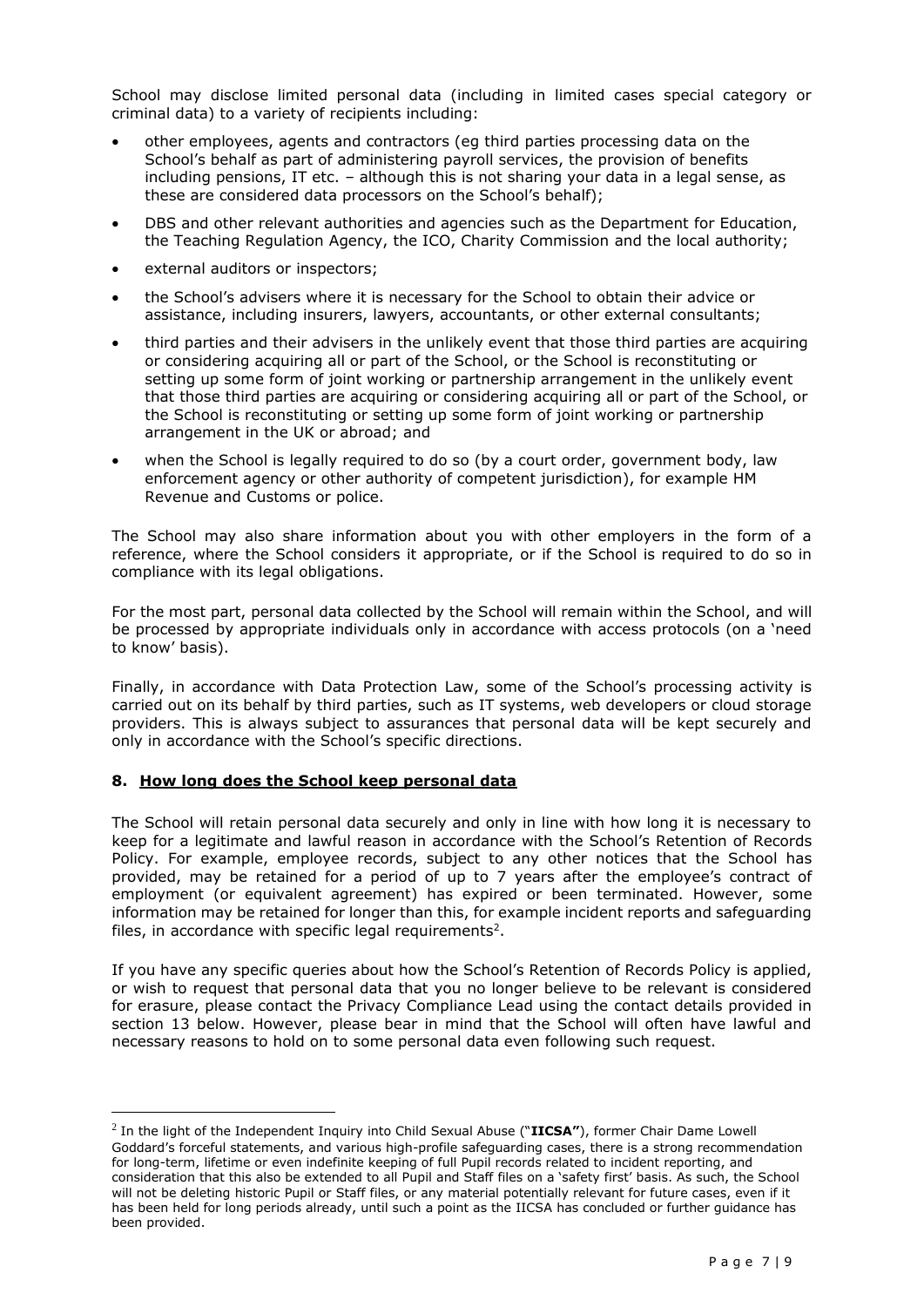A limited and reasonable amount of information will be kept for archiving purposes, and even where you have requested that the School no longer keep in touch with you, the School will need to keep a record of the fact in order to fulfil your wishes (called a "suppression record").

### **9. Keeping in touch and supporting the School**

The School and/or any relevant other organisation may use the contact details of Staff and other members of the School community to keep them updated about the School and Alumni news, events, fundraising, careers and networking opportunities. The School may also:

- share personal data about Staff, as appropriate, with organisations set up to help establish and maintain relationships with the School community, such as the Parents Association and OT Society;
- contact Staff (including via the organisations above) by post and email in order to promote and raise funds for the School and, where appropriate, other worthy causes; and
- collect information from publicly available sources about the occupations and activities of Staff, in order to maximise the School's fundraising potential (see also the School's Fundraising & Development Policy).

Should Staff wish to limit or object to any such use, or would like further information about them, please contact the Privacy Compliance Lead in writing using the contact details provided in section 13 below. Individuals always have the right to withdraw consent, where given, or otherwise object to direct marketing or fundraising. However, the School is nonetheless likely to retain some of your details (not least to ensure that no further communications for this purpose are sent to that particular address, email or telephone number).

#### **10.Your rights**

#### **10.1.Right of access to personal data**

Individuals have various rights under Data Protection Law to access and understand personal data about them held by the School, and in some cases ask for it to be erased or amended or have it transferred to others, or for the School to stop processing it - but subject to certain exemptions and limitations.

Any individual wishing to access or amend their personal data, or wishing it to be transferred to another person or organisation, or who has some other objection to how their personal data is used, should put their request in writing to the Privacy Compliance Lead.

The School will endeavour to respond to any such written requests as soon as is reasonably practicable and in any event within statutory time-limits (which is within one month in the case of requests for access to information, but actually fulfilling more complex requests may take 1-2 months longer).

The School will be better able to respond quickly to smaller, targeted requests for information made during term time. If the request for information is manifestly excessive or similar to previous requests, the School may ask you to reconsider, or require a proportionate fee (but only where Data Protection Law allows it).

#### **10.2.Requests that cannot be fulfilled**

You should be aware that the right of access is limited to your own personal data, and certain data is exempt from the right of access. This will include information which identifies other individuals or information which is subject to legal privilege (for example legal advice given to or sought by the School, or documents prepared in connection with a legal action).

The School is also not required to share any confidential reference given by the School itself for the purposes of the education, training or employment of any individual.